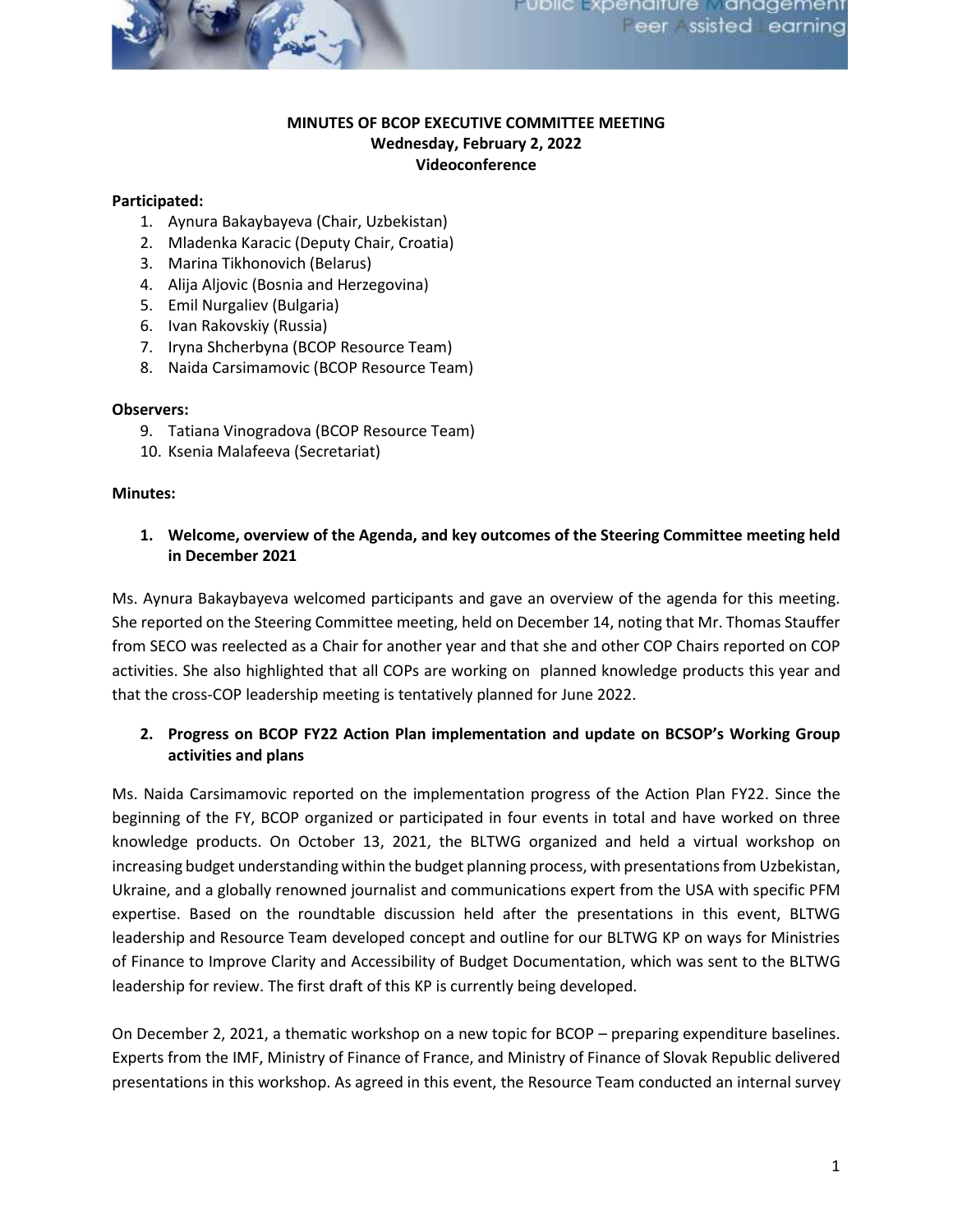

of member countries to see whether BCOP membership wants to explore this topic further and on what specific subtopics.

PPBWG continued its cooperation with the OECD's Senior Budget Officials' Working Party on Performance and Results. Based on invitations from OECD, leadership attended their annual meeting on November 23. This year's meeting sessions were devoted to (i) policy evaluation, ii) delivering results across agencies, and (ii) newest information on spending reviews.

Finally, on December 7, 2021, BCOP contributed to IACOP's virtual event on impact of program and performance budgeting reforms on internal control. The Resource Team delivered a presentation on Trends in PPB and Linkages with Managerial Accountability. In addition, the PPBWG leadership from Russia and Bulgaria delivered remarks on reforms in Russia and Bulgaria during the panel discussion in this event. Mr. Ivan Rakovskiy added that the Child Support Scheme was picked up jointly as a specific spending review example to be reviewed in this KP, as it is relevant all PEMPAL countries.

In this past period, the PPBWG has also been working on two KPs. The first one is on Trends in Spending Reviews in PEMPAL Countries Benchmarked to Trends in OECD Countries. The outline for this KP was agreed in FY21 and this short KP is currently being developed, given that the OECD has recently provided its database to BCOP. The second is on Step-by-Step Analysis of the Spending Review in the Netherlands. For this KP, the outline was sent to PPBWG leadership for review, and the first draft of the KP is currently under development.

# *Conclusions:*

- The Executive Committee took note of progress in all BCOP activities.
- The drafts of all three of BCOP's KPs for FY22 will be presented in the BCOP FY22 plenary meeting.

# **3. Planning for the approach to further examination of the topic of expenditure baseline**

Ms. Carsimamovic reported that, as per the conclusions of the December 2 event, the Resource Team conducted an internal survey of member countries to see whether BCOP membership wants to explore the topic of expenditure baselines and on what specific subtopics. Representatives of 15 member countries responded to this survey: Albania, Armenia, Azerbaijan, Belarus, Bosnia and Herzegovina, Bulgaria, Croatia, Georgia, Kosovo, Moldova, Russian Federation, Serbia, Turkey, Ukraine, and Uzbekistan. 13 out of 15 countries responded that BCOP should further examine the topic of expenditure baselines in more details. 8 countries responded that a separate WG should not be formed, and 5 countries responded that a separate WG should be formed. In terms of subtopics, the most commonly selected subtopics was preparing baselines for specific sectors (selected by 13 countries) and institutional roles in preparing baselines (selected by 11 countries). The Executive Committee held a discussion on these survey results, while the discussion on when to start examining this topic was held within the meeting agenda item on plenary meeting.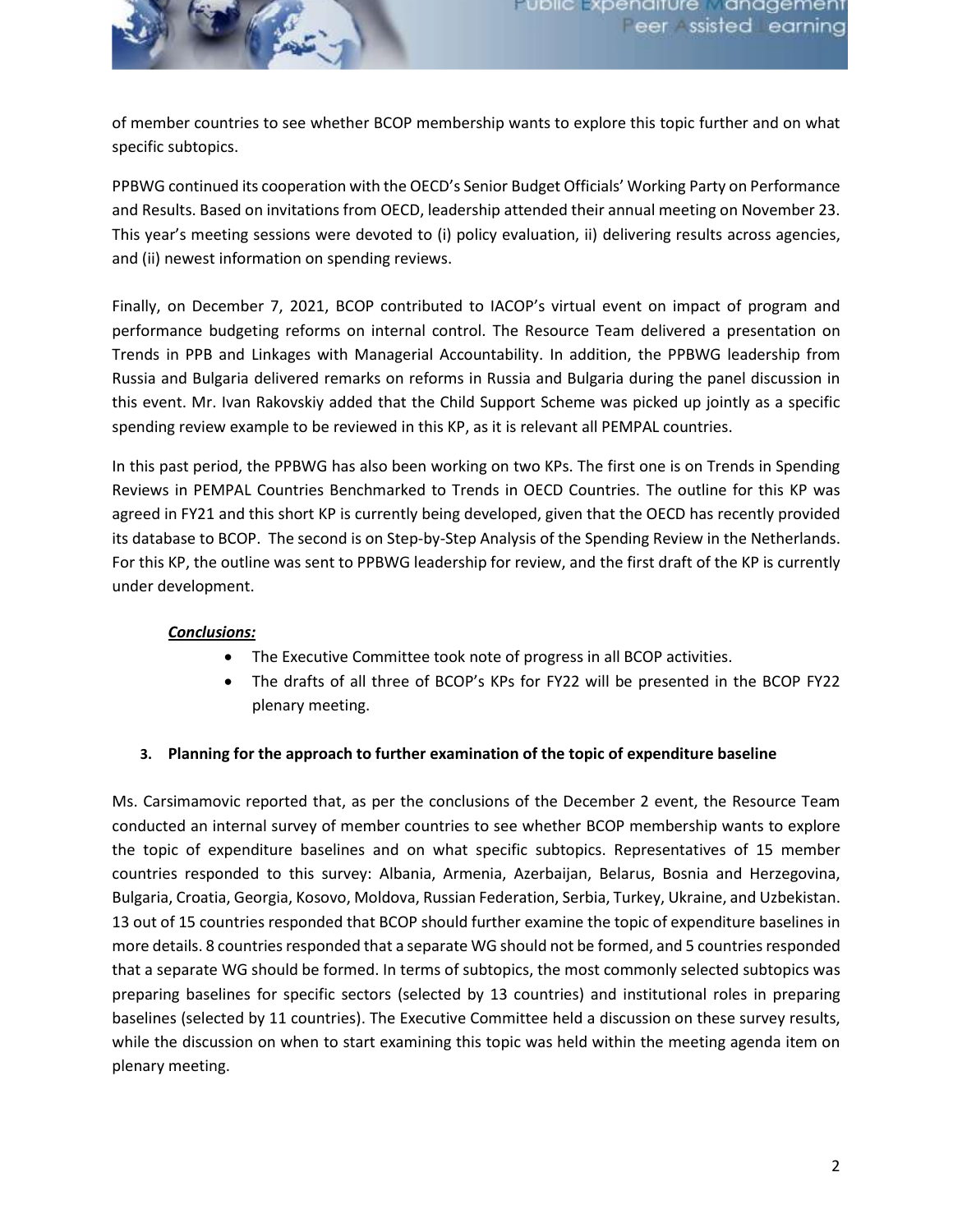

### *Conclusion:*

• The topic of expenditure baseline will be examined as a general BCOP topic; not within a WG.

# **4. Planning for the BCOP FY22 Annual Plenary meeting: Deciding on date, format, and thematic content**

Mr. Iryna Shcherbyna reported that the decisions on timing and content of the BCOP 2022 plenary meeting need to be made. In terms of timing and format, she reminded that the BCOP Resource Team earlier circulated to the Executive Committee two options – holding a virtual plenary meeting for March 2022 or postponing the plenary meeting to May to provide more time to revisit the decision on the format, depending on the development with the travelling restrictions. However, in meantime, due to pandemic situation, TCOP and IACOP decided to hold their plenary meetings in virtual format.

In terms of the 2022 BCOP plenary meeting content, Ms. Shcherbyna reminded that all three FY22 BCOP KPs will be presented. Additional topics of the PPBWG and BLTWG could potentially also be discussed, and external experts can be invited. Also, PEMPAL country cases can be presented, for overall budgeting reform updates, PPBWG and BLTWG subtopics, or other topics outside of the WG areas. Ms. Shcherbyna noted that the new topic of expenditure baselines can be potentially included in the plenary meeting if the plenary meeting is held in late Spring, provided that a good external speaker can be sourced soon.

Ms. Bakaybayeva proposed that the plenary meeting includes some less-formal parts in which members can bond.

# *Conclusions:*

- The BCOP 2022 plenary meeting will be held end of April or after May  $10<sup>th</sup>$  in virtual format. Final decision to be taken by Excom in March.
- A session on the topic of baseline expenditures will be included in the plenary meeting if a good external speaker can be sourced soon by the Resource Team; otherwise, this topic will be further addressed in FY23.
- PEMPAL country cases will be included in the plenary meeting agenda; Executive Committee members from Russian Federation, Bulgaria, and Uzbekistan noted in this meeting that they provide presentations on various topics, and BCOP Chair and WG leads will reach out to potential other countries. The final decision on PEMPAL country cases will be made once agenda content is finalized.
- PEMPAL country presenters will be asked to include a couple of slides after the thematic part of their presentation to present any interesting facts or cultural information about their country.